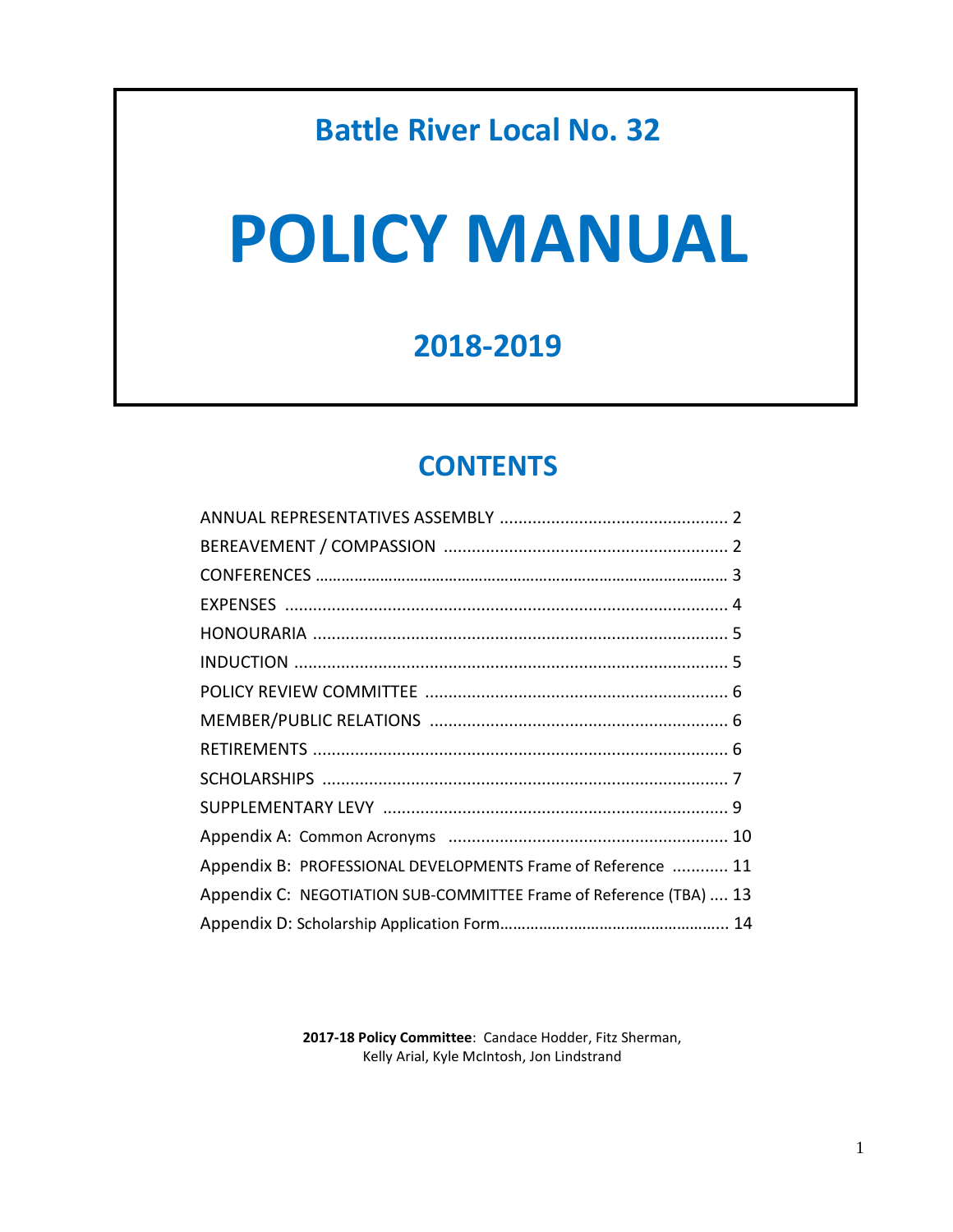# **ANNUAL REPRESENTATIVE ASSEMBLY**

- 1. The committee will consist of the number of delegates determined by provincial ATA. The Local President is a member of the committee. Other delegates, plus one alternate will be elected at the Annual General Meeting (AGM).
- 2. The unelected candidate for ARA delegate, with the highest number of votes shall serve as alternate. In the event that no member is serving as alternate delegate, the Executive committee will appoint a member to the position. The alternate delegate shall attend all pre-ARA meetings but will not attend the Annual Representative Assembly in May unless a committee delegate is unable to attend.
- 3. ARA delegates shall be informed of the numbers of sessions and the pre ARA meetings that they are expected to attend in addition to the following:
	- a. Local Council Meetings.
	- b. ARA Committee Meetings; prepare resolutions for Local consideration.
	- c. Annual Representative Assembly.
- 4. After the resolutions of the forthcoming ARA have been distributed by the Association, the Local's ARA Committee shall make recommendations on such to a pre ARA meeting of the ARA delegates of Battle River Local.
- 5. ARA Delegates will be compensated for the cost of 3 nights' accommodation, meals and mileage to attend the Annual Representative Assembly. Delegates will be advanced money toward their expenses at the following rate:
	- a. \$1,500 for Edmonton
	- b. \$1,825 for Calgary
	- c. Receipts for expenses compensated must be submitted following the Annual Representative Assembly for record keeping purposes.
	- d. Such expenses may be reviewed and revised by the Executive **in January and presented as part of the next-year's budget at the January Local Council meeting.**
- 6. **It is the professional obligation of each delegate to attend this assembly in its entirety, unless an emergency arises.** An ARA Delegate of the Local who is absent for a half day or more from a session of an Annual Representative Assembly may be required to explain such absence to the Local Executive. The Executive may require the absentee to return a prorated portion of their expense advance to the Local.
- 7. A report of the proceedings of all representative assemblies of The Alberta Teachers' Association will be made at the annual General Meeting following ARA.
- 8. At ARA, a donation of \$1.00 per member will be made to the Education Trust, from Battle River Local #32.

## **BEREAVEMENT / COMPASSION**

- 1. Upon being informed of the death of an active member of the Local, the President will arrange an expression of condolence and a \$100 donation to the member's school for the purpose of a memorial project.
- 2. In the event of the death of a family member or significant other of a member of this Local, the staff representative will notify the Local president, then send out a card of condolences on behalf of the members of the Local.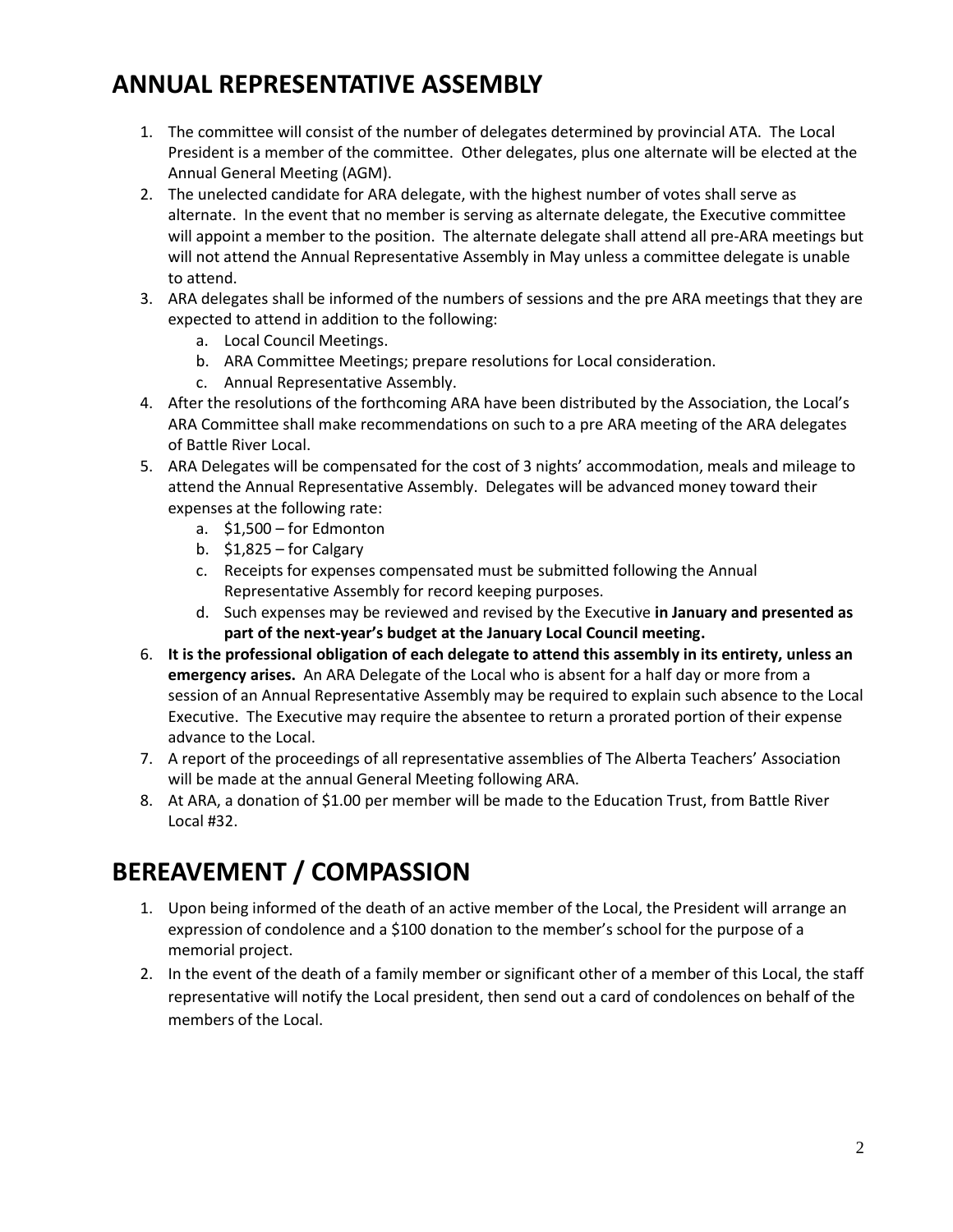## **CONFERENCES**

## *It is the professional obligation of each delegate to attend their conference in its entirety unless an emergency arises.*

# *BEGINNING TEACHERS CONFERENCE*

- 1. School Administration will be asked to notify the beginning teachers in their schools and to advise them that the Local will offer some financial support.
- 2. A representative of the Local will contact Battle River School Division (BRSD) to seek assistance with substitute teacher costs.
- 3. The Executive Committee, **in consultation with BRSD**, will determine the number of delegates sponsored each year.
- 4. Attendance must be at the closest conference unless prior approval granted by the Executive.
- 5. Qualifications:
	- a. Attendee must be new, or in their second year of teaching.
	- b. Attendee may only attend once.
- 6. Financial support:
	- a. Full coverage for two nights of standard accommodation at ATA rates where applicable.
	- b. Meals and mileage as per provincial ATA guidelines.
	- c. All receipts must be submitted either electronically or standard mail to the Local treasurer within 60 days of the conference. Members are responsible for retaining all their original receipts should they be required for audit purposes.

## **SUBSTITUTE TEACHERS CONFERENCE**

- 1. Each year Battle River Local #32 will support up to two substitute teacher attendees to the Substitute Teacher Conference in Edmonton as follows:
	- a. Conference registration fee,
	- b. Full coverage for one night of standard accommodation at ATA rates where applicable.
	- c. Meals and mileage as per provincial ATA guidelines.
	- d. All original receipts must be submitted to the Local treasurer within 60 days of the conference. Members are responsible for retaining all their original receipts should they be required for audit purposes.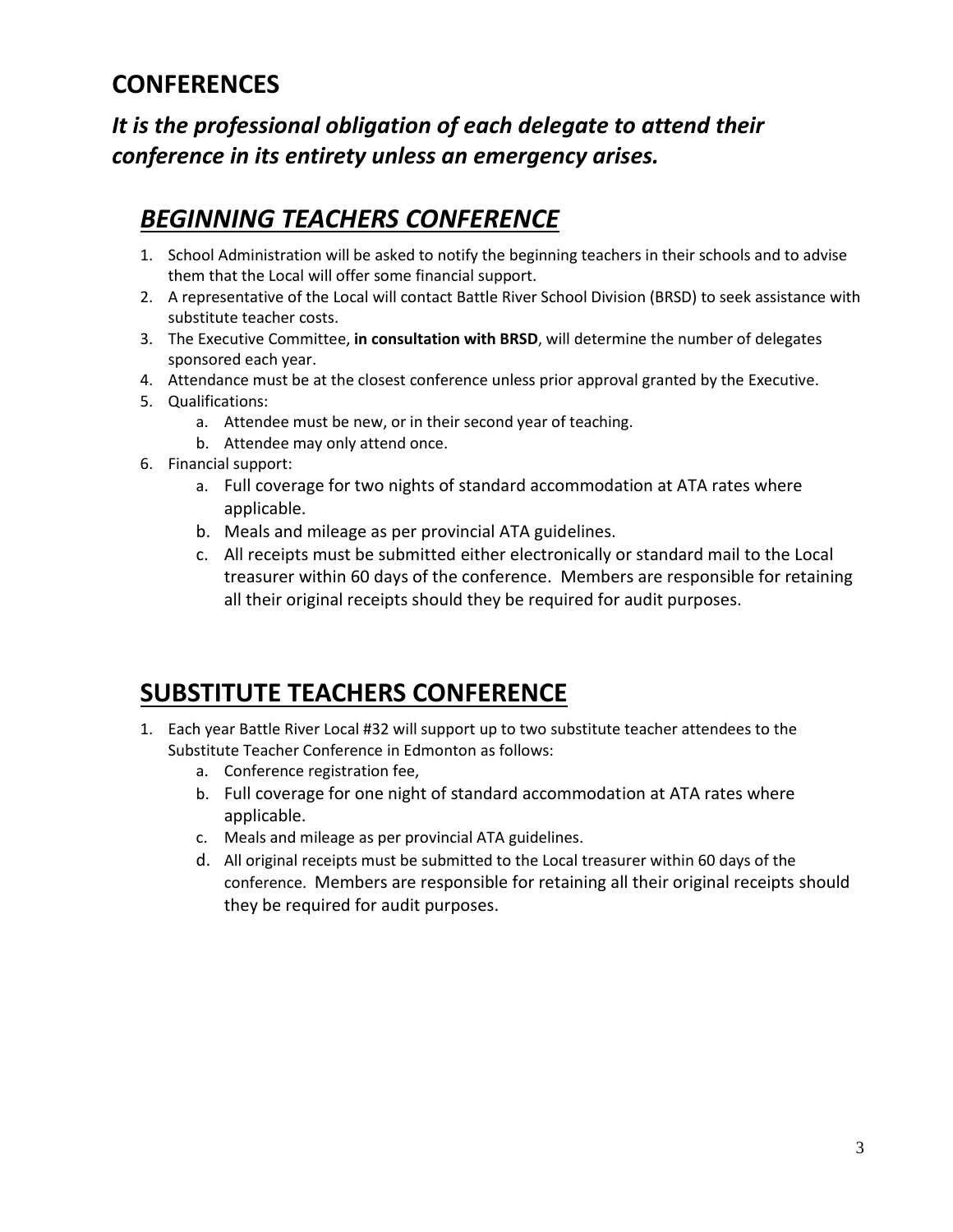## **SUMMER CONFERENCE**

- 1. In selecting delegates to the ATA annual Summer Conference, the following criteria shall apply:
	- a. Give priority to members who have not previously taken the same course and meet ATA criteria.
	- b. Give priority to members serving on related committees in the upcoming year.
	- c. Adhere to other limits set by the Association.
- 2. The Executive shall make selections for the Local's delegation to Summer Conference after the election of Standing Committees and shall delegate to the President the responsibility for filling positions which arise or remain vacant after the last Executive meeting of the year.
- 3. Financial Support to a maximum claim of \$3,000 as per the following:
	- a. Accommodation:
		- i. Local's pre-booked hotel room, (This cost will be calculated and subtracted off maximum claim amount) **OR**
		- ii. Accommodation of choice with supporting receipts
	- b. Meals and mileage as per provincial ATA guidelines
	- *c.* other expenses with supporting receipts such as park pass, (as per provincial guidelines).
	- d. All receipts must be submitted either electronically or standard mail to the Local treasurer within 60 days of the conference. Members are responsible for retaining all their original receipts should they be required for audit purposes.

## **EXPENSES**

- 1. For all approved expenses, receipts must be submitted either electronically or standard mail to the Local treasurer within 60 days of the conference/meeting **and** prior to June 15<sup>th</sup> of that active school year or submission deadline date, (whichever comes first). Members are responsible for retaining all their original receipts should they be required for audit purposes.
- 2. An appeal committee will hear all local association expense appeals.
	- a. The appeal committee will comprise the past president, secretary, and local communications officer.
	- b. Appeals must be submitted within 30 days of the treasurer's decision. Appeals must be heard within 30 days of receipt of the appeal.
- 3. Members of Local Council attending to Local Council business (i.e., meetings, conferences) will be reimbursed as follows:
	- a. Kilometrage at the same rate set by Provincial Executive Council
	- b. Meals and mileage as per provincial ATA guidelines.
	- c. Full coverage of standard accommodation at ATA rates where applicable
- 4. In the event that a local designate to a conference is absent for a half day or more, the executive may require the absentee to return a prorated portion of their reimbursement claim.
- 5. Professional Development support per member, is as follows:
	- a. Claims up to \$400 **once** per school year.
	- b. Reimbursements may be prorated based on the number of applicants and the budget line allocated.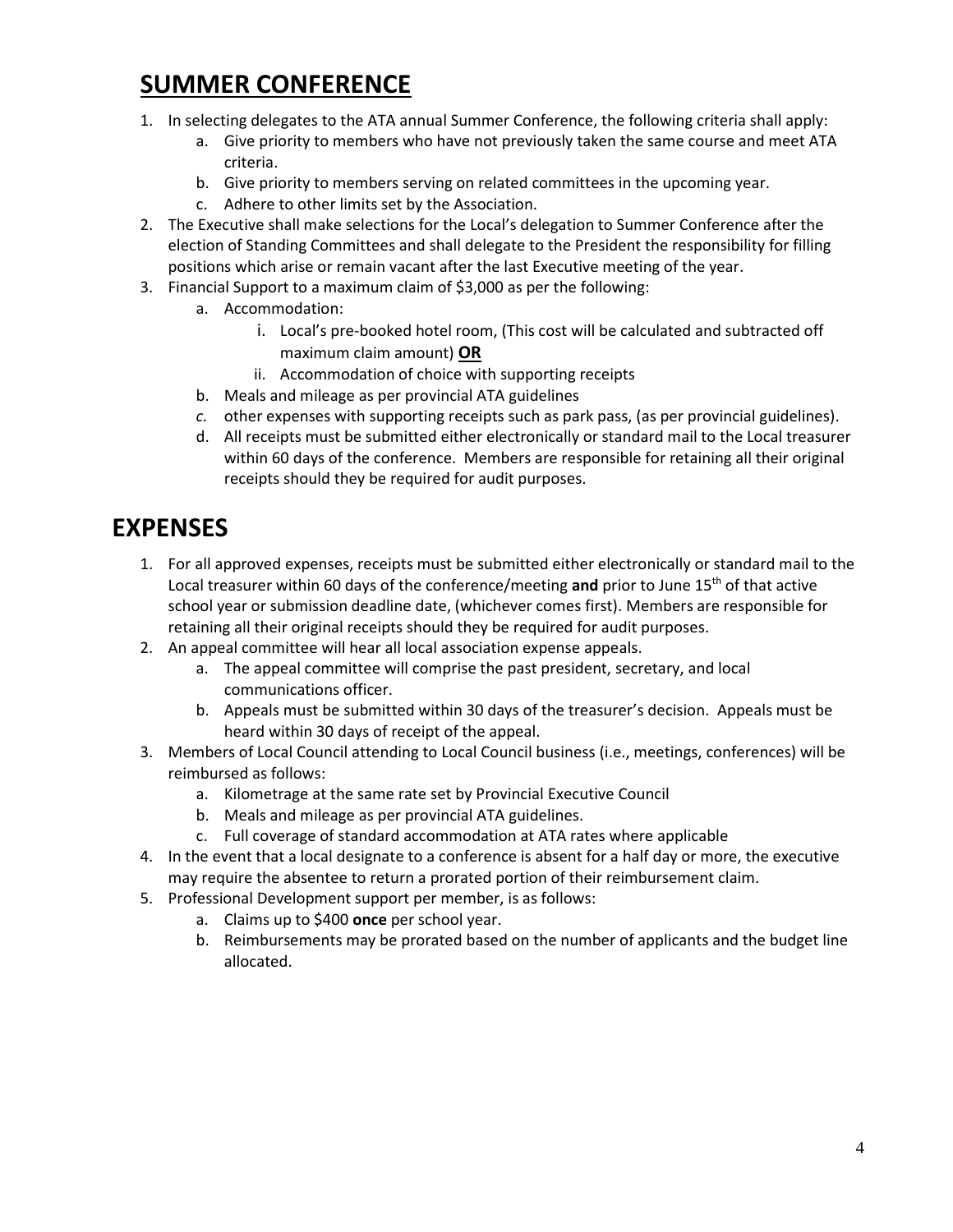## **HONOURARIA**

1. In recognition of commitment and time to Battle River Local #32 business, the members in the following positions will receive honouraria.

| a.<br><b>Position</b>                   | Honourarium<br>\$ | Honorarium<br>for a Local<br>Negotiating Year or | <b>Sub Days for Local</b><br>business (in addition to<br>the 3 days in the |  |
|-----------------------------------------|-------------------|--------------------------------------------------|----------------------------------------------------------------------------|--|
|                                         |                   | Election                                         | <b>Collective Agreement</b>                                                |  |
| President                               | \$1,600           | \$1,800                                          | 3                                                                          |  |
| Vice President                          | \$650             |                                                  |                                                                            |  |
| Past President                          | \$650             |                                                  |                                                                            |  |
| Secretary                               | \$1,600           |                                                  | 3                                                                          |  |
| Treasurer                               | \$1,600           |                                                  | 3                                                                          |  |
| <b>Local Communication Officer</b>      | \$1,600           |                                                  | 3                                                                          |  |
| <b>Negotiation Sub-Committee Chair</b>  | \$350             | \$550                                            |                                                                            |  |
| Teacher Welfare Committee Chair         | \$350             | \$550                                            |                                                                            |  |
| <b>Negotiation Sub-Committee Member</b> | \$200             | \$350                                            |                                                                            |  |
| Teacher Welfare Committee Member        | \$200             | \$350                                            |                                                                            |  |
| Professional Development Chair          | \$550             |                                                  |                                                                            |  |
| Professional Development Secretary      | \$200             |                                                  |                                                                            |  |
| <b>Political Action</b>                 | \$200             | \$350                                            |                                                                            |  |

- 2. All honouraria amounts must be approved by Local Council.
- 3. All honouraria shall be paid in June, and shall be prorated according to that portion of the school year during which the member has served in the position (by month).
- 4. A T4 will be issued to each recipient by the Alberta Teachers' Association.

## **INDUCTION**

- 1. "The Alberta Teachers' Association deems it desirable that all persons entering the teaching profession for the first time be called upon to participate in a ceremony of recognition and acknowledgement of their responsibility to their pupils, parents, colleges and country. The purpose of this ceremony, uniform throughout the province, is to present an opportunity for new teachers to pledge allegiance to the profession." (ATA Induction Ceremony Document)
- 2. Induction planning and ceremonies are the responsibility of the Vice President and the Secretary, or their designates.
- 3. Teachers who are active members not previously inducted into the Alberta Teachers' Association in the Province of Alberta and teachers new to the profession, regardless of contract status temporary, interim, probationary, or a substitute teacher - are eligible to participate in Induction.
- 4. The Induction shall consist of a supper with the following attending free of charge: Inductees, members of Local Council, one guest per inductee, people designated to introduce each inductee, and any others invited to speak at the ceremony.
- 5. The school rep. or principal, or other designated person shall introduce the inductee from the podium.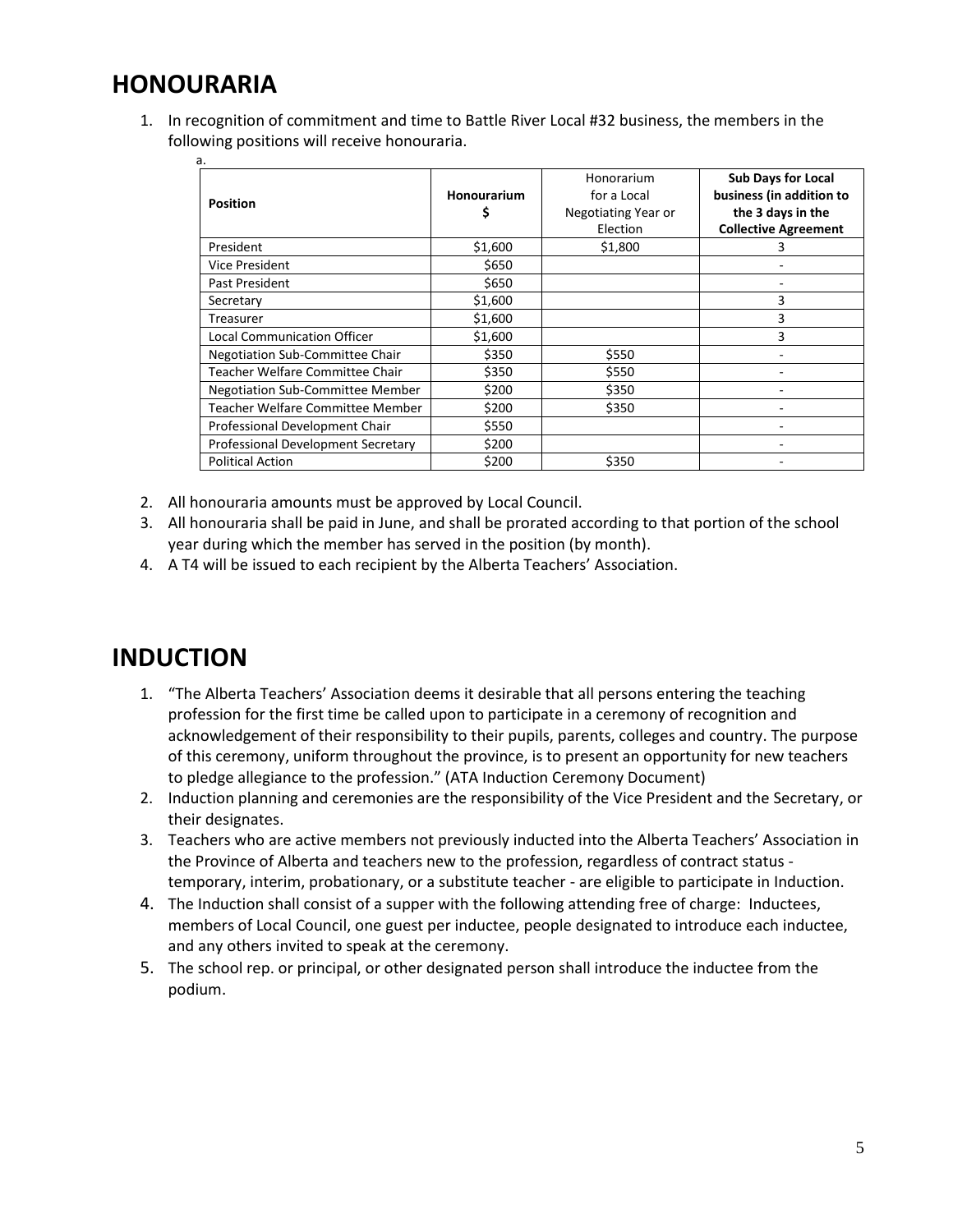# **POLICY REVIEW COMMITTEE**

- 1. Clearly stated policy will help all members of the Local more clearly understand the workings of the Local. Such policy will be developed by the Policy Committee, approved at a Local Council Meeting, and ratified at a general meeting of the member of the Local before taking effect.
- 2. Organization:
	- a. Policy Committee is a subcommittee of Executive Committee.
	- b. Committee members are the Local Secretary, Treasurer, and 3 or 5 members of Local Council.
	- c. Policy Committee will select one of it's member's as chair.
- 3. Meetings shall be called by the Local Executive as the need arises.
- 4. Amendments to Local Policy:
	- a. Local policy should be reviewed every 3 to 5 years at the discretion of the Local Executive.
	- b. Amendments to Local policy must be presented in writing to an executive meeting
	- c. Policy amendments passed by the Local Council must be ratified at a general meeting of the Local Association before taking effect.
- 5. Local Council will review all policy motions prior to the Annual General Meeting to insure that all policies are current and that new members are fully aware of Local policy.

# **MEMBER/PUBLIC RELATIONS**

- 1. New teachers in the Local will be invited by the Local President to attend Local Council meetings to encourage participation of new staff in Local activities.
- 2. Each year, substitute teachers will receive a thank you card and a gift card on behalf of the Local, during substitute Teacher appreciation Week in March.
- 3. Annual charitable donations will be made to local organizations as approved by the executive.
- 4. Annual support of \$1000 will be provided for the BRSD Reading University.

## **RETIREMENTS**

- 1. All schools that have (a) retiring teacher(s) will receive the following to support the costs of a retirement **celebration** with their staff. These funds are to assist in the celebration and not used to purchase gifts.
	- a. \$200 for each retiree,
- 2. Receipts for the school celebration must be remitted, by the school rep, to the Local treasurer by September  $15<sup>th</sup>$  of the following school year.
- 3. The Local will provide:
	- a. a gift in the maximum amount of \$100
	- b. ATA Retirement Certificate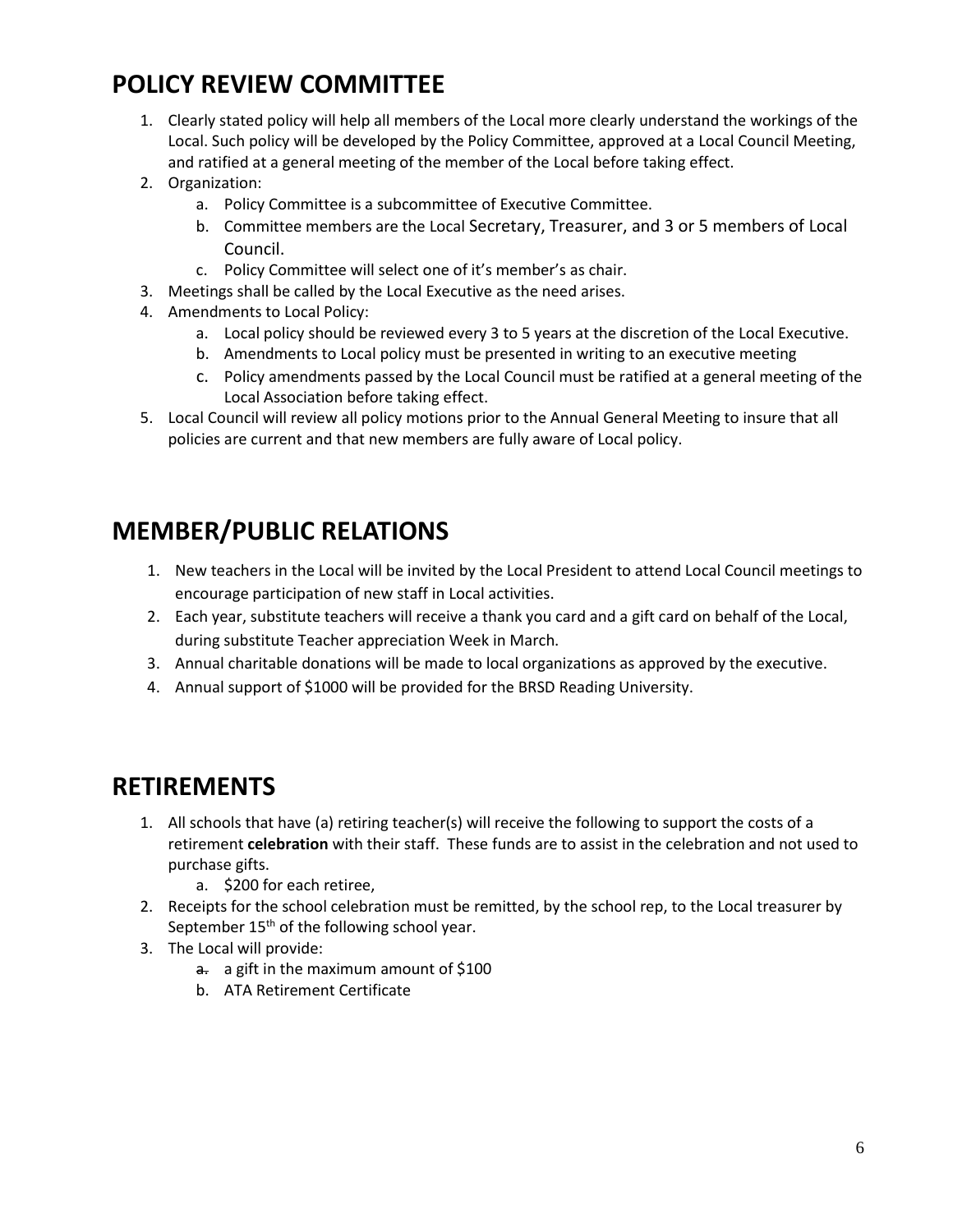# **SCHOLARSHIPS**

- 1. General Funding Allocations
	- a. \$4200 annually will be allocated to academic awards open to all students in the region attending a Battle River Schools with High School Programs.
	- b. \$300 will be allocated to each child of a Battle River teacher pursuing post-secondary education.

## **Award A: GRADE 12 AWARD**

Scholarships will be valued at \$300 for each of the Region's high schools.

*Eligible students*: All grade twelve students graduating from a Battle River School.

- *Rationale:* The Battle River Local of the Alberta Teachers' Association wishes to recognize those students who meet the criteria established at each individual high school.
- *Criteria:* The \$300 will be given to each school who in turn will be responsible for developing criteria for this award at their particular school.

*Award:* \$300 scholarship

*Selection Process:* The Awards Committee Chair from each school will submit the name of the school winner(s), on school letterhead, by **email** to the treasurer on or before September of the following year. Any submissions **emailed** after this date will be ineligible.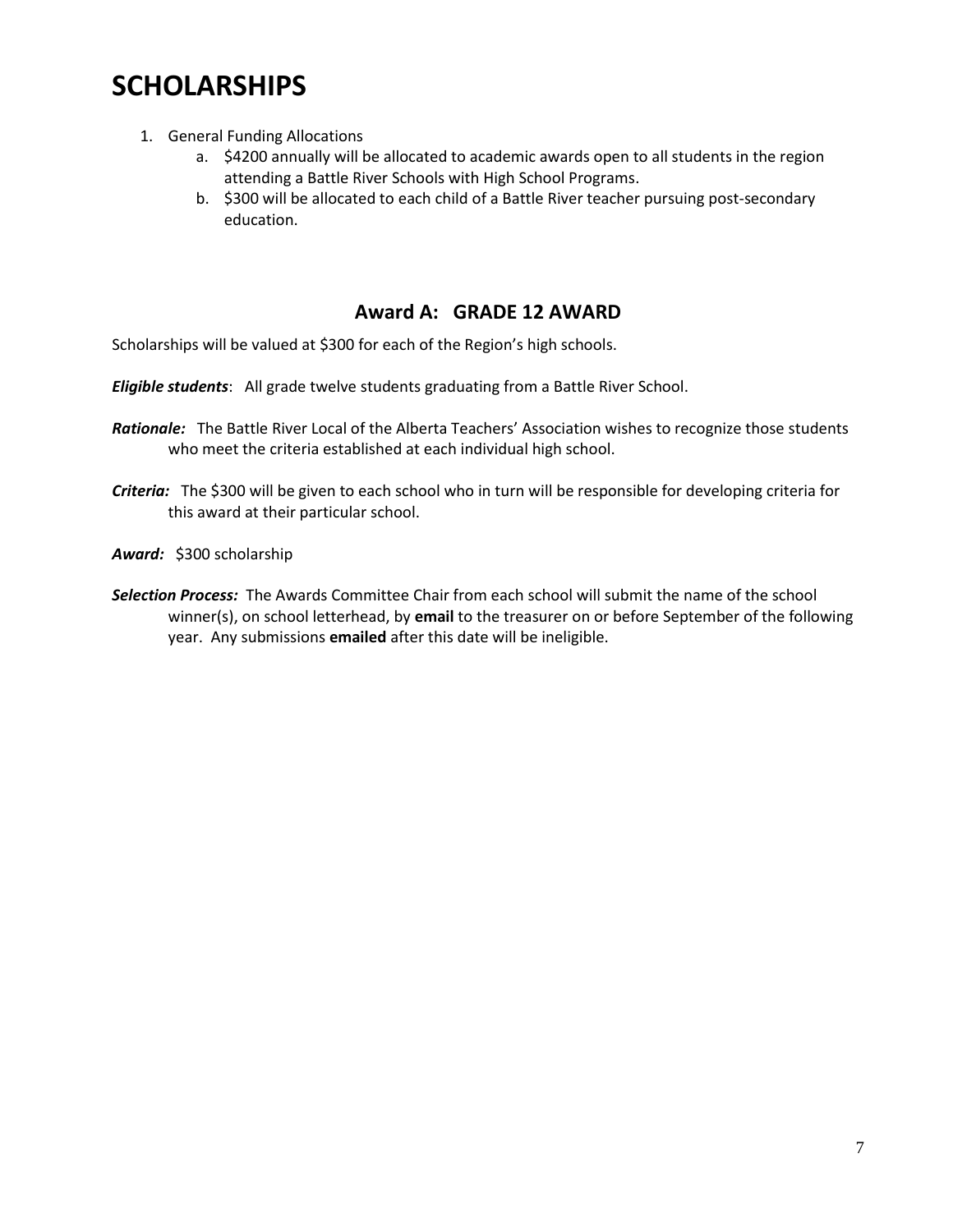## **Award B: SCHOLARSHIP FOR STUDENTS OF BATTLE RIVER TEACHERS**

\$300 will be provided for scholarships for children of teachers in the Battle River Region.

- *Eligible students:* All grade twelve students whose parent(s) teach, or have retired from teaching, in Battle River schools.
- *Rationale:* This scholarship is intended to recognize and support all Battle River teachers' children who are pursuing a post-secondary education, beginning within the 18-month period following their grade 12 year. This time period allows for post-secondary January start-dates, and for Registered Apprenticeship students pursuing their classroom requirements.

*Criteria:* The recipients:

- (a) will have a parent who is teaching full time or part time, or retired from teaching in the Battle River Region
- (b) will have a parent who is on leave from the Battle River Region and who is paying the leave of absence fee to the ATA
- (c) must be pursuing post-secondary education within the 18-month period following their grade 12 year
- *Award:* \$300 to each eligible recipient who has submitted her or his application by email, postmarked no later than September 30 of the year following the commencement of their postsecondary schooling.

*Selection Process:* Each prospective recipient will:

- (a) fill out the attached application form, (see Appendix D)
- (b) attach a **PROOF OF REGISTRATION** from the registrar of their post-secondary institution. *(A Welcome email or letter from the institution does not constitute proof of registration).*
- (c) submit a copy of the **PROOF OF REGISTRATION** to the BRL treasurer by email post marked no later than 30 days after the start of her or his first year of post-secondary education.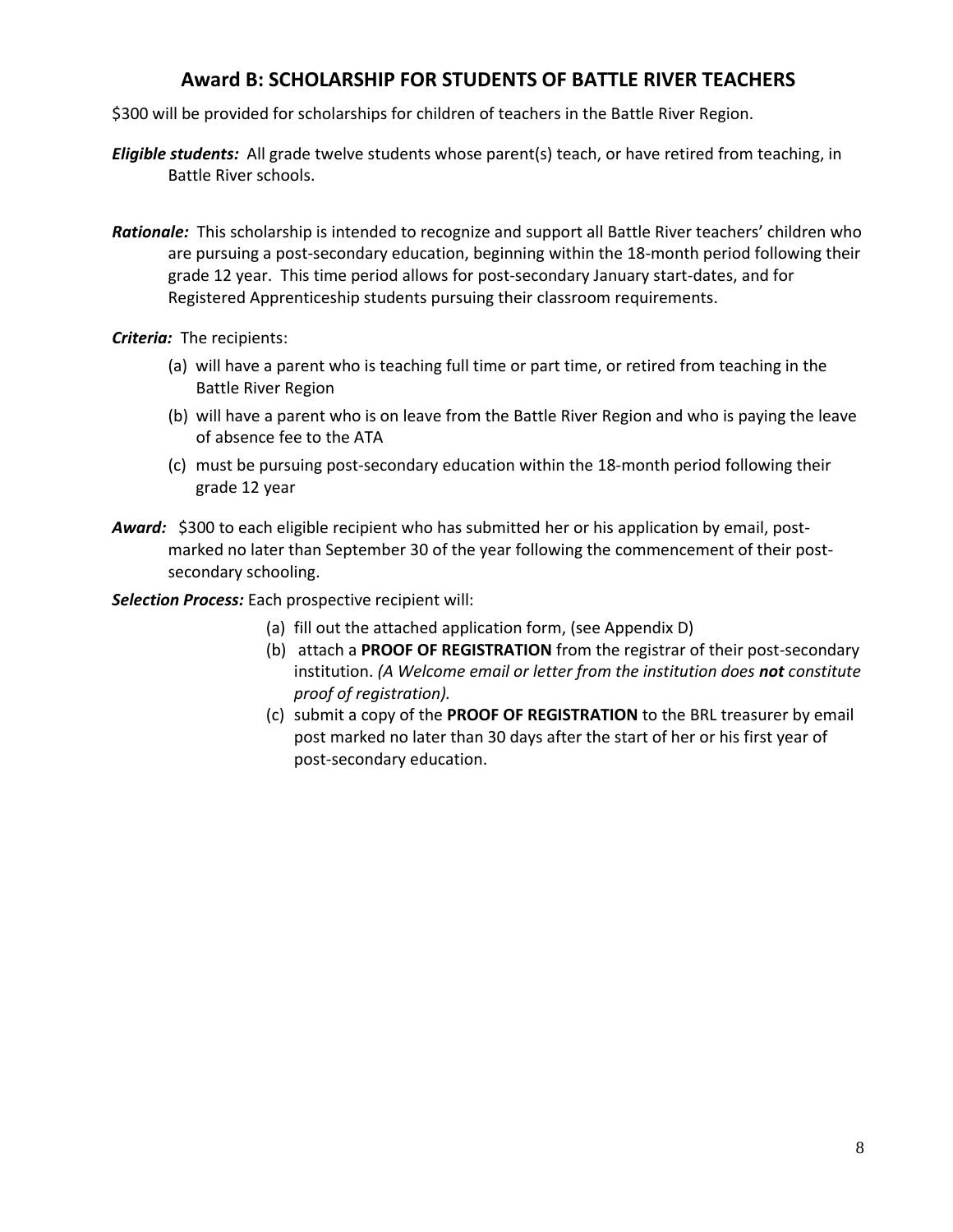## **SUPPLEMENTARY LEVY**

- 1. All members of the Local association shall have **\$150** (\$12.50 / month) deducted from their salary as a supplementary ATA levy.
- 2. The supplementary levy will be used by the Local in the following manner:

CEATCA (Teachers' Convention) Fee.............determined yearly by CEATCA Local Levy ...................................................... balance (\$150 – Convention fees)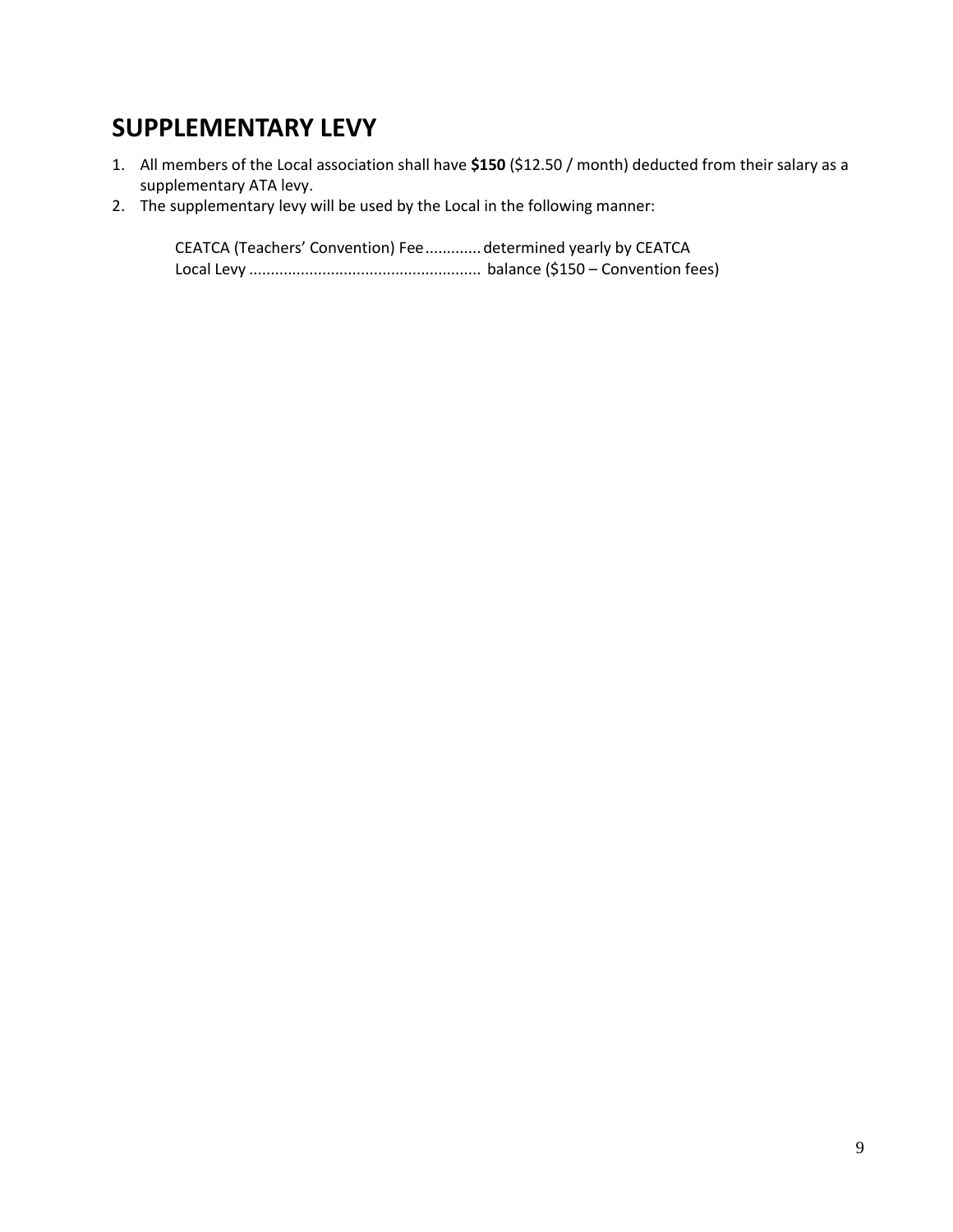## **Appendix A**

# **COMMON ALBERTA TEACHERS ASSOCIATION ACRONYMS**

| <b>ABED</b>   | Alberta Education                       | LCO          | <b>Local Communications Officer</b>   |
|---------------|-----------------------------------------|--------------|---------------------------------------|
| <b>AHSCA</b>  | Alberta Home and School Council's       | <b>LPEO</b>  | Local Political Engagement Office     |
|               | Association                             |              |                                       |
| AGM           | <b>Annual General Meeting</b>           | <b>LRB</b>   | <b>Labour Relations Board</b>         |
| <b>ARA</b>    | Annual Representatives' Assembly        | LQS          | Leadership Quality Standards          |
|               | (ATA)                                   |              |                                       |
| <b>ASBA</b>   | Alberta School Boards' Association      | <b>MLA</b>   | Member of the Legislative             |
|               |                                         |              | Assembly                              |
| <b>ASEBP</b>  | Alberta School Employee Benefit Plan    | <b>MS</b>    | <b>Member Services (ATA)</b>          |
| ATA           | Alberta Teachers' Association           | <b>NSC</b>   | <b>Negotiation Sub-Committee</b>      |
| <b>ATRF</b>   | Alberta Teachers Retirement Fund        | <b>PCAC</b>  | <b>Professional Conduct Appeal</b>    |
|               |                                         |              | Committee                             |
| <b>BRTL</b>   | Battle River Teacher's Local            | <b>PCC</b>   | <b>Professional Conduct Committee</b> |
| <b>BRSD</b>   | <b>Battle River School Division</b>     | <b>PCCAC</b> | Professional Conduct Complainar       |
|               |                                         |              | <b>Appeal Committee</b>               |
| <b>BTC</b>    | <b>Beginning Teachers' Conference</b>   | PEC          | <b>Provincial Executive Committee</b> |
| <b>BUGM</b>   | <b>Bargaining Unit General Meeting</b>  | PD           | <b>Professional Development</b>       |
| C2C           | <b>Clause Two Committee</b>             | <b>PDAC</b>  | Professional Development Area         |
|               |                                         |              | Conference                            |
| CAC           | <b>Certification Appeal Committee</b>   | <b>RBA</b>   | Representative of the Bargaining      |
|               |                                         |              | Agent                                 |
| <b>CEA</b>    | <b>Canadian Education Association</b>   | SARO         | Southern Alberta Regional Office      |
|               |                                         |              | (ATA)                                 |
| <b>CEATCA</b> | Central East Alberta Teacher's          | <b>SER</b>   | <b>Special Emergency Reserve</b>      |
|               | Convention                              |              |                                       |
| <b>COATS</b>  | <b>Council on Alberta Teaching</b>      | <b>SR</b>    | <b>Staff Representative</b>           |
|               | <b>Standards</b>                        |              |                                       |
| <b>CTBC</b>   | Central Table Bargaining Committee      | <b>SRS</b>   | <b>Staff Relations Services</b>       |
| <b>CTF</b>    | Canadian Teachers' Federation           | <b>TBAC</b>  | <b>Teacher-Board Advisory</b>         |
|               |                                         |              | Committee                             |
| <b>DEHR</b>   | Diversity, Equity and Human Rights      | <b>TDPAC</b> | Teacher Development and               |
|               |                                         |              | <b>Practice Advisory Committee</b>    |
| DR            | District Representative (ATA)           | <b>TEBA</b>  | Teacher Employer Bargaining Act       |
| EC            | <b>Economic Consultant</b>              | <b>TOC</b>   | <b>Table Officers Committee</b>       |
| <b>EDB</b>    | <b>Extended Disability Benefit</b>      | <b>TPA</b>   | <b>Teaching Profession Act</b>        |
| <b>ERA</b>    | <b>Emergent Representative Assembly</b> | <b>TQS</b>   | <b>Teaching Quality Standards</b>     |
| ESO           | <b>Executive Staff Officer (ATA)</b>    | <b>TW</b>    | Teacher Welfare (ATA)                 |
| LC            | Local Council                           | <b>TWC</b>   | <b>Teacher Welfare Committee</b>      |
| <b>LCM</b>    | <b>Local Council Meeting</b>            | <b>TWAC</b>  | Teacher Welfare Area Conferenc        |
|               |                                         |              |                                       |

| ABED          | Alberta Education                                | LCO          | <b>Local Communications Officer</b>                           |
|---------------|--------------------------------------------------|--------------|---------------------------------------------------------------|
| AHSCA         | Alberta Home and School Council's<br>Association | <b>LPEO</b>  | Local Political Engagement Officer                            |
| AGM           | <b>Annual General Meeting</b>                    | <b>LRB</b>   | <b>Labour Relations Board</b>                                 |
| ARA           | Annual Representatives' Assembly<br>(ATA)        | LQS          | Leadership Quality Standards                                  |
| <b>ASBA</b>   | Alberta School Boards' Association               | <b>MLA</b>   | Member of the Legislative<br>Assembly                         |
| <b>ASEBP</b>  | Alberta School Employee Benefit Plan             | <b>MS</b>    | Member Services (ATA)                                         |
| ATA           | Alberta Teachers' Association                    | <b>NSC</b>   | <b>Negotiation Sub-Committee</b>                              |
| <b>ATRF</b>   | Alberta Teachers Retirement Fund                 | <b>PCAC</b>  | <b>Professional Conduct Appeal</b><br>Committee               |
| <b>BRTL</b>   | <b>Battle River Teacher's Local</b>              | <b>PCC</b>   | <b>Professional Conduct Committee</b>                         |
| <b>BRSD</b>   | <b>Battle River School Division</b>              | <b>PCCAC</b> | Professional Conduct Complainant<br><b>Appeal Committee</b>   |
| <b>BTC</b>    | Beginning Teachers' Conference                   | PEC          | <b>Provincial Executive Committee</b>                         |
| <b>BUGM</b>   | <b>Bargaining Unit General Meeting</b>           | PD           | <b>Professional Development</b>                               |
| C2C           | <b>Clause Two Committee</b>                      | <b>PDAC</b>  | Professional Development Area<br>Conference                   |
| CAC           | <b>Certification Appeal Committee</b>            | <b>RBA</b>   | Representative of the Bargaining<br>Agent                     |
| <b>CEA</b>    | <b>Canadian Education Association</b>            | SARO         | Southern Alberta Regional Office<br>(ATA)                     |
| <b>CEATCA</b> | Central East Alberta Teacher's<br>Convention     | <b>SER</b>   | <b>Special Emergency Reserve</b>                              |
| <b>COATS</b>  | <b>Council on Alberta Teaching</b><br>Standards  | <b>SR</b>    | <b>Staff Representative</b>                                   |
| <b>CTBC</b>   | Central Table Bargaining Committee               | <b>SRS</b>   | <b>Staff Relations Services</b>                               |
| <b>CTF</b>    | Canadian Teachers' Federation                    | <b>TBAC</b>  | <b>Teacher-Board Advisory</b><br>Committee                    |
| <b>DEHR</b>   | Diversity, Equity and Human Rights               | <b>TDPAC</b> | Teacher Development and<br><b>Practice Advisory Committee</b> |
| DR            | District Representative (ATA)                    | TEBA         | Teacher Employer Bargaining Act                               |
| ЕC            | <b>Economic Consultant</b>                       | <b>TOC</b>   | Table Officers Committee                                      |
| <b>EDB</b>    | <b>Extended Disability Benefit</b>               | <b>TPA</b>   | <b>Teaching Profession Act</b>                                |
| ERA           | <b>Emergent Representative Assembly</b>          | <b>TQS</b>   | <b>Teaching Quality Standards</b>                             |
| ESO           | <b>Executive Staff Officer (ATA)</b>             | TW           | Teacher Welfare (ATA)                                         |
| LC.           | Local Council                                    | <b>TWC</b>   | <b>Teacher Welfare Committee</b>                              |
| <b>LCM</b>    | <b>Local Council Meeting</b>                     | <b>TWAC</b>  | Teacher Welfare Area Conference                               |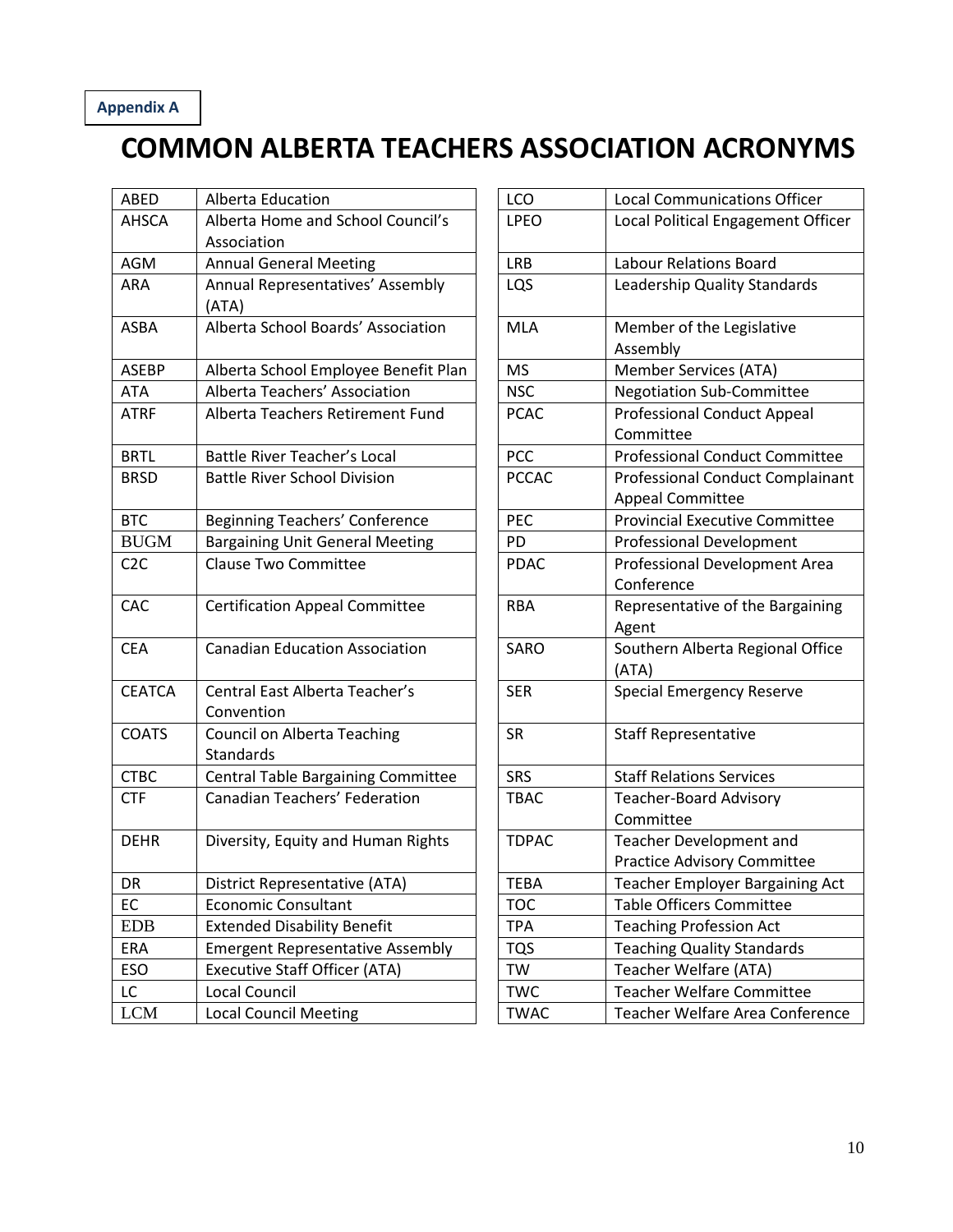A.T.A. Battle River Local No. 32 PROFESSIONAL DEVELOPMENT COMMITTEE

## **FRAME OF REFERENCE**

#### **1. Name**

a) The name of this committee shall be the Professional Development Committee of the **Battle River Local No. 32.**

#### **2. Objects**

a) The Professional Development Committee shall assume general responsibility for professional development activities undertaken in the Local. These activities will be undertaken in accordance with the professional development policies of the provincial Association and the **Battle River Local No. 32 ATA** Constitution.

#### **3. Duties and Responsibilities**

- a) In general
	- i) The Professional Development Committee will endeavour to build linkages between the various professional development opportunities for teachers – school-based, Local institutes, conventions, inservice, specialist council, etc.
	- ii) The Professional Development Committee will generally exercise leadership in all matters pertaining to all professional development activities undertaken by the Local.
	- iii) The Professional Development Committee will provide a written report of its activities to the Local secretary in advance of the AGM.
- b) In particular, the Professional Development Committee has the following duties:
	- i) To be responsible for the active promotion and organization of Battle River Local No. 32 professional development activities.
	- ii) To seek input and feedback from teachers and/or school staffs in regard to professional development needs and how these needs can best be met.
	- iii) To disseminate information about professional development activities.
	- iv) To consult with professional development staff officers, district representatives, consultants (as assigned), and members of the Local.
	- v) To attend, if possible, the Professional Development Area Conference (PDAC), the PD Course at Summer Conference**,** and the Regional PD Meeting in the fall.
	- vi) To provide expertise, where possible, to school staffs and other teacher groups in the area of professional development.
	- vii) To develop and maintain a budget.
	- viii) To ensure that appropriate payments are made.
	- ix) To keep a record of the minutes of meetings.

#### **4. Membership**

- a) The Professional Development Committee shall consist of the following voting members:
	- i) PD Chair
	- ii) PD secretary-treasurer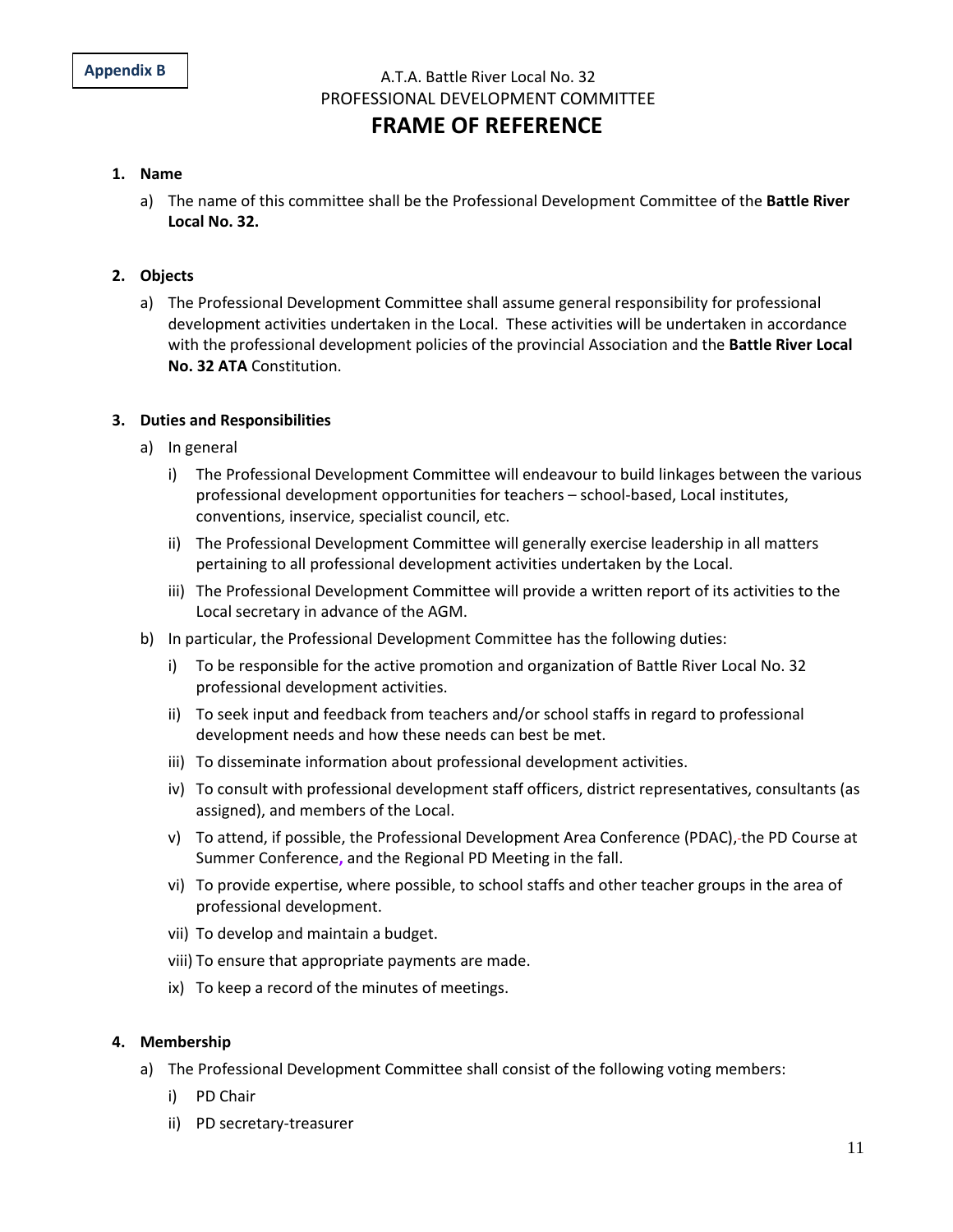- iii) Up to 3 interested members of the Local.
- b) The president of the Local or designate acting in an ex-officio capacity shall also be a member of the Professional Development Committee.
- c) The members of the Professional Development Committee are expected to:
	- i) Attend meetings of the Professional Development Committee.
	- ii) Provide full and effective communication for the membership both to and from the Professional Development Committee.

## **5. Meetings**

a) The Professional Development Committee shall meet at least twice as year or more as necessary.

## **6. Finances**

- a) The Professional Development Committee will be funded annually by the Local.
- b) The Professional Development Committee will be reimbursed kilometrage to and from meetings at the rate set by the Local.
- c) Financial support for attendance at Professional Development Area Conference (PDAC) and the Regional PD Meeting in the fall:
	- i) Hotel for up to two nights (standard hotel at facility—not theme rooms if conference is at West Edmonton Mall)
	- ii) Meals and mileage as per provincial ATA guidelines.

## **7. Ratification of this Frame of Reference**

a) This frame of reference shall be approved in accordance with the terms of the Local constitution.

## **8. Amendments to this Frame of Reference**

- a) Notice of Motion of intent to amend shall be give at a preceding Professional Development Committee meeting.
- b) Except in emergent and/or time-sensitive cases, written text of proposed amendments shall be provided to committee members in advance of a vote on same.
- c) The amendment shall be approved by a "two-thirds" vote of the Professional Development Committee members.
- d) The amendment shall be approved by the majority of members of the Local Council at a properly call meeting.

REVISED: March 2015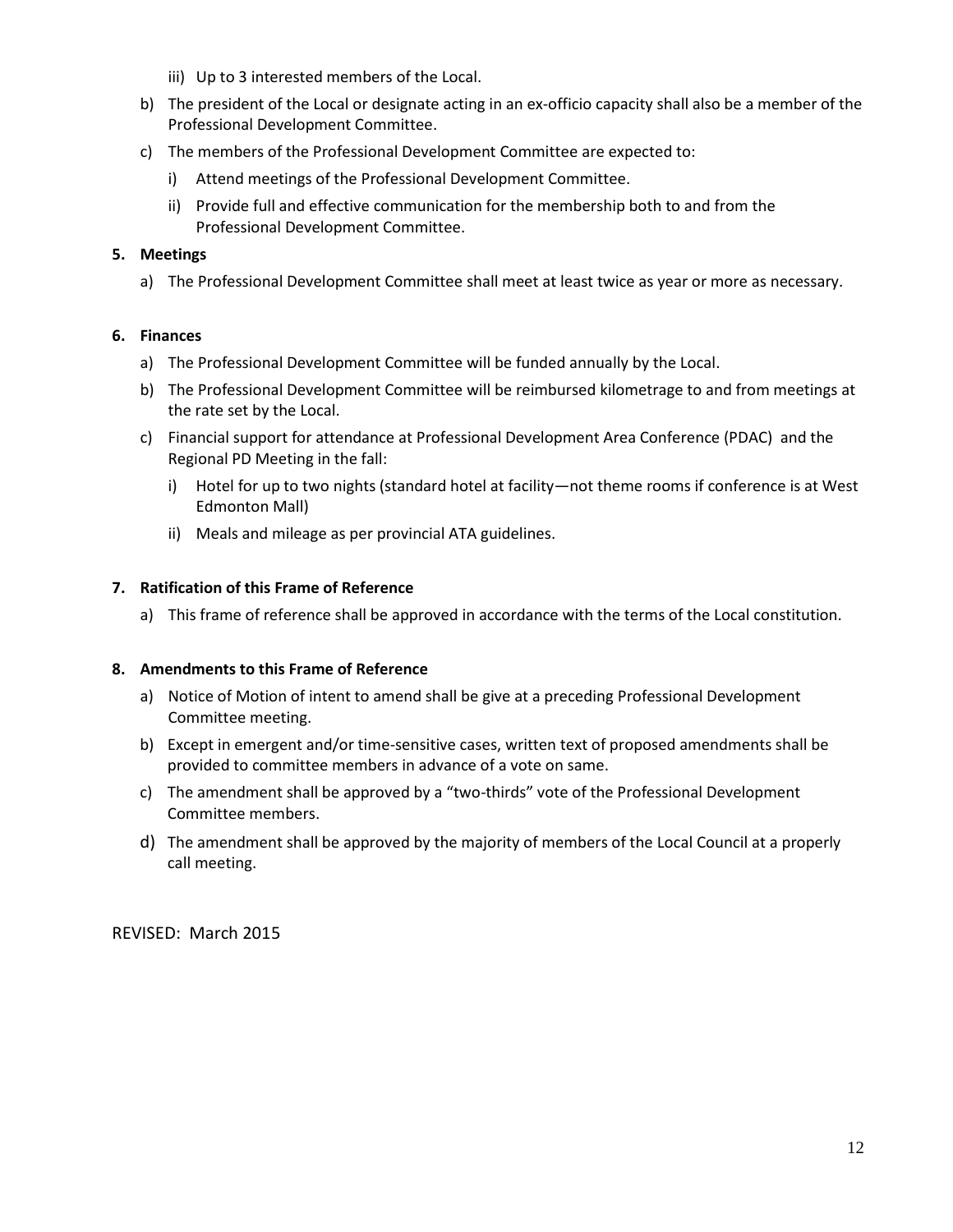A.T.A. Battle River Local No. 32 NEGOTIATION SUB-COMMITTEE **FRAME OF REFERENCE**

TBA